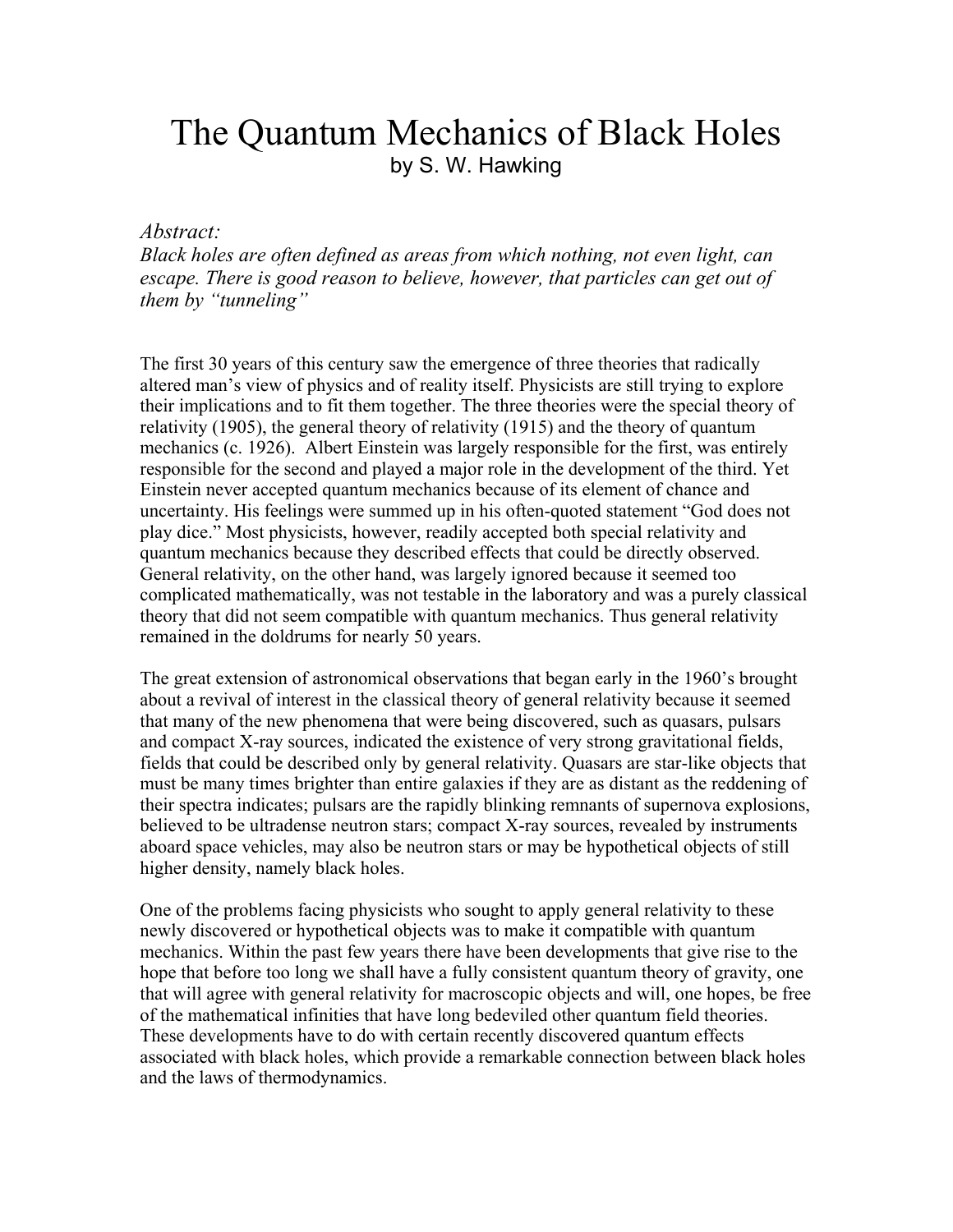Let me describe briefly how a black hole might be created. Imagine a star with a mass 10 times that of the sun. During most of its lifetime of about a billion years the star will generate heat at its center by converting hydrogen into helium. The energy released will create sufficient pressure to support the star against its own gravity, giving rise to an object with a radius about five times the radius of the sun. The escape velocity from the surface of such a star would be about 1,000 kilometers per second. That is to say, an object fired vertically upward from the surface of the star with a velocity of less than 1,000 kilometers per second would be dragged back by the gravitational field of the star and would return to the surface, whereas an object with a velocity greater than that would escape to infinity.

When the star had exhausted its nuclear fuel, there would be nothing to maintain the outward pressure, and the star would begin to collapse because of its own gravity. As the star shrank, the gravitational field at the surface would become stronger and the escape velocity would increase. By the time the radius had got down to 30 kilometers **the escape velocity would have increased to 300,000 kilometers per second, the velocity of light.**  After that time any light emitted from the star would not be able to escape to infinity but would be dragged back by the gravitational field. According to the special theory of relativity nothing can travel faster than light, so that if light cannot escape, nothing else can either.

The result would be a black hole: a region of space-time from which it is not possible to escape to infinity. The boundary of the black hole is called the event horizon. It corresponds to a wave front of light from the star that just fails to escape to infinity but remains hovering at the Schwarzschild radius: 2GM/c2, where *G* is Newton's constant of gravity, *M* is the mass of the star and *c* is the velocity of light. For a star of about 10 solar masses the Schwarzschild radius is about 30 kilometers.

There is now fairly good observational evidence to suggest that black holes of about this size exist in double-star systems such as the X-ray source known as Cygnus X-1 *[see "The Search for Black Holes," by Kip S. Thorne; SCIENTIFIC AMERICAN, December, 1974].* There might also be quite a number of very much smaller black holes scattered around the universe, formed not by the collapse of stars but by the collapse of highly compressed regions in the hot dense medium that is believed to have existed shortly after the "big bang" in which the universe originated. Such "primordial" black holes are of greatest interest for the quantum effects I shall describe here. A black hole weighing a billion tons (about the mass of a mountain) would have a radius of about 10<sup>-13</sup> (the size of a neutron or a proton). It could be in orbit either around the sun or around the center of the galaxy.

The first hint that there might be a connection between black holes and thermodynamics came with the mathematical discovery in 1970 that the surface area of the event horizon, the boundary of a black hole, has the property that it always increases when additional matter or radiation falls into the black hole. Moreover, if two black holes collide and merge to form a single black hole, the area of the event horizon around the resulting black hole is greater than the sum of the areas of the event horizons around the original black holes. These properties suggest that there is a resemblance between the area of the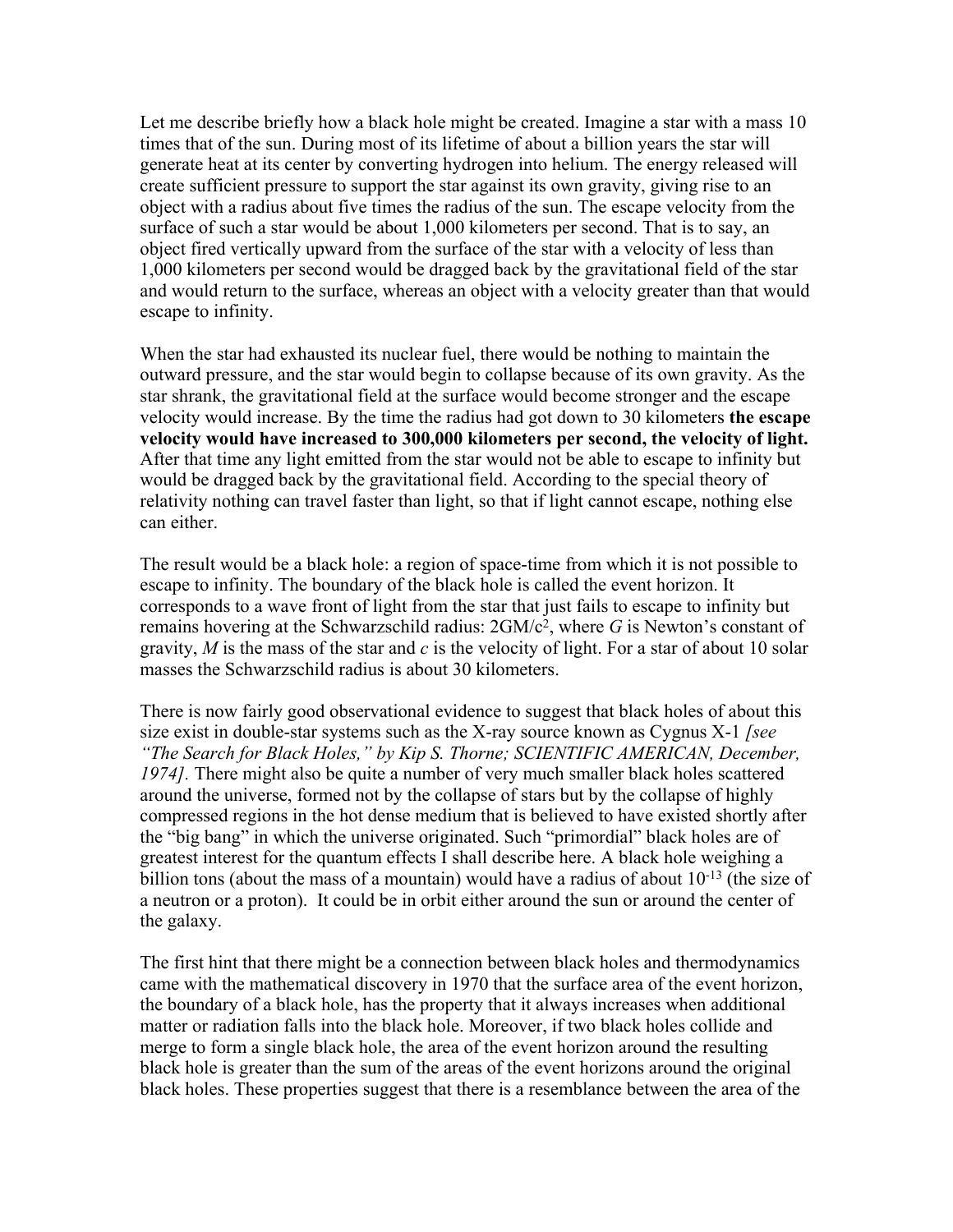event horizon of a black hole and the concept of entropy in thermodynamics. Entropy can be regarded as a measure of the disorder of a system or, equivalently, as a lack of knowledge of its precise state. The famous second law of thermodynamics says that entropy always increases with time.

The analogy between the properties of black holes and the laws of thermodynamics has been extended by James M. Bardeen of the University of Washington, Brandon Carter, who is now at the Meudon Observatory, and me. The first law of thermodynamics says that a small change in the entropy of a system is accompanied by a proportional change in the energy of the system. The fact of proportionality is called the temperature of the system. Bardeen, Carter and I found a similar law relating the change in mass of a black hole to a change in the area of the event horizon. Here the factor of proportionality involves a quantity called the surface gravity, which is a measure of the strength of the gravitational field at the event horizon. If one accepts that the area of the event horizon is analogous to entropy, then it would seem that the surface gravity is analogous to temperature. The resemblance is strengthened by the fact that the surface gravity turns out to be the same at all points on the event horizon, just as the temperature is the same everywhere in a body at thermal equilibrium.

Although there is clearly a similarity between entropy and the area of the event horizon, it was not obvious to us how the area could be identified as the entropy of a black hole. What would be meant by the entropy of a black hole? The crucial suggestion was made in 1972 by Jacob D. Bekenstein, who was then a graduate student at Princeton University and is now at the University of the Negev in Israel. It goes like this. When a black hole is created by gravitational collapse, it rapidly settles down to a stationary state that is characterized by only three parameters: **the mass, the angular momentum and the electric charge.** Apart from these three properties the black hole preserves no other details of the object that collapsed. This conclusion, known as the theorem "A black hole has no hair," was proved by the combined work of Carter, Werner Israel of the University of Alberta, David C. Robinson of King's College, London, and me.

The no-hair theorem implies that a large amount of information is lost in a gravitational collapse. For example, the final black hole state is independent of whether the body that collapsed was composed of matter or antimatter and whether it was spherical or highly irregular in shape. In other words, a black hole of a given mass, angular momentum and electric charge could have been formed by the collapse of any one of a large number of different configurations of matter. Indeed, if quantum effects are neglected, the number of configurations would be infinite, since the black hole could have been formed by the collapse of a cloud of an indefinitely large number of particles of indefinitely low mass. **The uncertainty principle of quantum mechanics implies, however, that a particle of mass m behaves like a wave of wavelength h/mc, where h is Planck's constant**  *(6.62x10-27 erg-second)* **and c is the velocity of light.** In order for a cloud of particles to be able to collapse to form a black hole it would seem necessary for this wavelength to be smaller than the size of the black hole that would be formed. It therefore appears that the number of configurations that could form a black hole of a given mass, angular momentum and electric charge, although very large, may be finite. Bekenstein suggested that one could interpret the logarithm of this number as the entropy of a black hole. The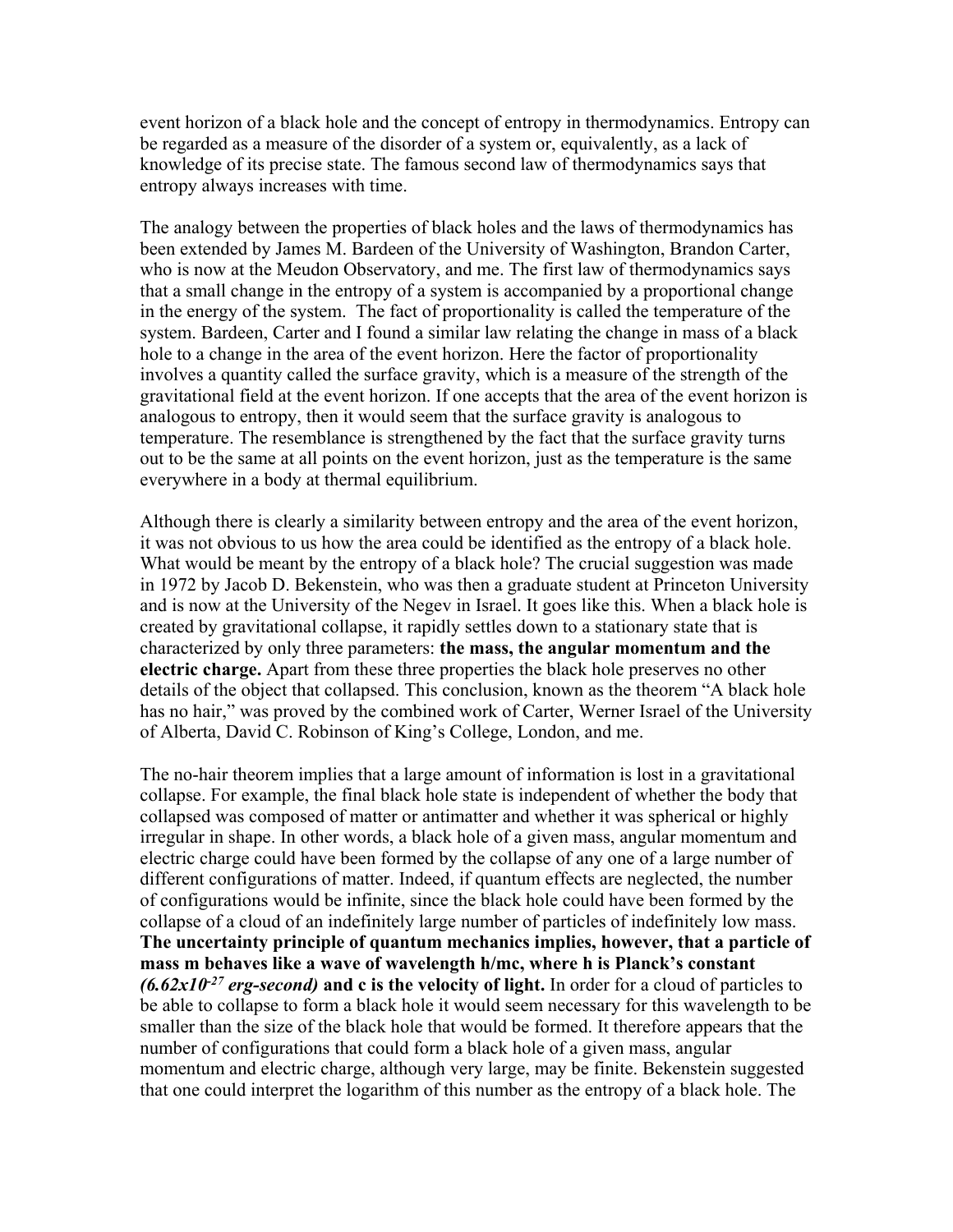logarithm of the number would be a measure of the amount of information that was irretrievably lost during the collapse through the event horizon when a black hole was created.

The apparently fatal flaw in Bekenstein's suggestion was that if a black hole has a finite entropy that is proportional to the area of its event horizon, it also ought to have a finite temperature, which would be proportional to its surface gravity. This would imply that a black hole could be in equilibrium with thermal radiation at some temperature other than zero. Yet according to classical concepts no such equilibrium is possible, since the black hole would absorb any thermal radiation that fell on it but by definition would not be able to emit anything in return.

This paradox remained until early in 1974, when I was investigating what the behavior of matter in the vicinity of a black hole would be according to quantum mechanics. To my great surprise I found that the black hole seemed to emit particles at a steady rate. Like everyone else at that time, I accepted the dictum that a black hole could not emit anything. I therefore put quite a lot of effort into trying to get rid of this embarrassing effect. It refused to go away, so that in the end I had to accept it. What finally convinced me it was a real physical process was that the outgoing particles have a spectrum that is precisely thermal: the black hole creates and emits particles and radiation just as if it were an ordinary hot body with a temperature that is proportional to the surface gravity and inversely proportional to the mass. This made Bekenstein's suggestion that a black hole had a finite entropy fully consistent, since it implied that a black hole could be in thermal equilibrium at some finite temperature other than zero.

Since that time the mathematical evidence that black holes can emit thermally has been confirmed by a number of other people with various different approaches. One way to understand the emission is as follows. Quantum mechanics implies that the whole of space is filled with pairs of "virtual" particles and antiparticles that are constantly materializing in pairs, separating and then coming together again and annihilating each other. These particles are called virtual because, unlike "real" particles, they cannot be observed directly with a particle detector. Their indirect effects can nonetheless be measured and their existence has been confirmed by a small shift (the "Lamb shift") they produce in the spectrum of light from excited hydrogen atoms. Now, in the presence of a black hole one member of a pair of virtual particles may fall into the hole, leaving the other member without a partner with which to annihilate. The forsaken particle or antiparticle may fall into the black hole after its partner, but it may also escape to infinity, where it appears to be radiation emitted by the black hole.

Another way of looking at the process is to regard the member of the pair of particles that falls into the black hole —the antiparticle, say— as being really a particle that is traveling backward in time. Thus the antiparticle falling into the black hole can be regarded as a particle coming out of the black hole but traveling backward in time. When the particle reaches the point at which the particle-antiparticle pair originally materialized, it is scattered by the gravitational field so that it travels forward in time. Quantum mechanics has therefore allowed a particle to escape from inside a black hole, something that is not allowed in classical mechanics. There are, however, many other situations in atomic and nuclear physics where there is some kind of barrier that particles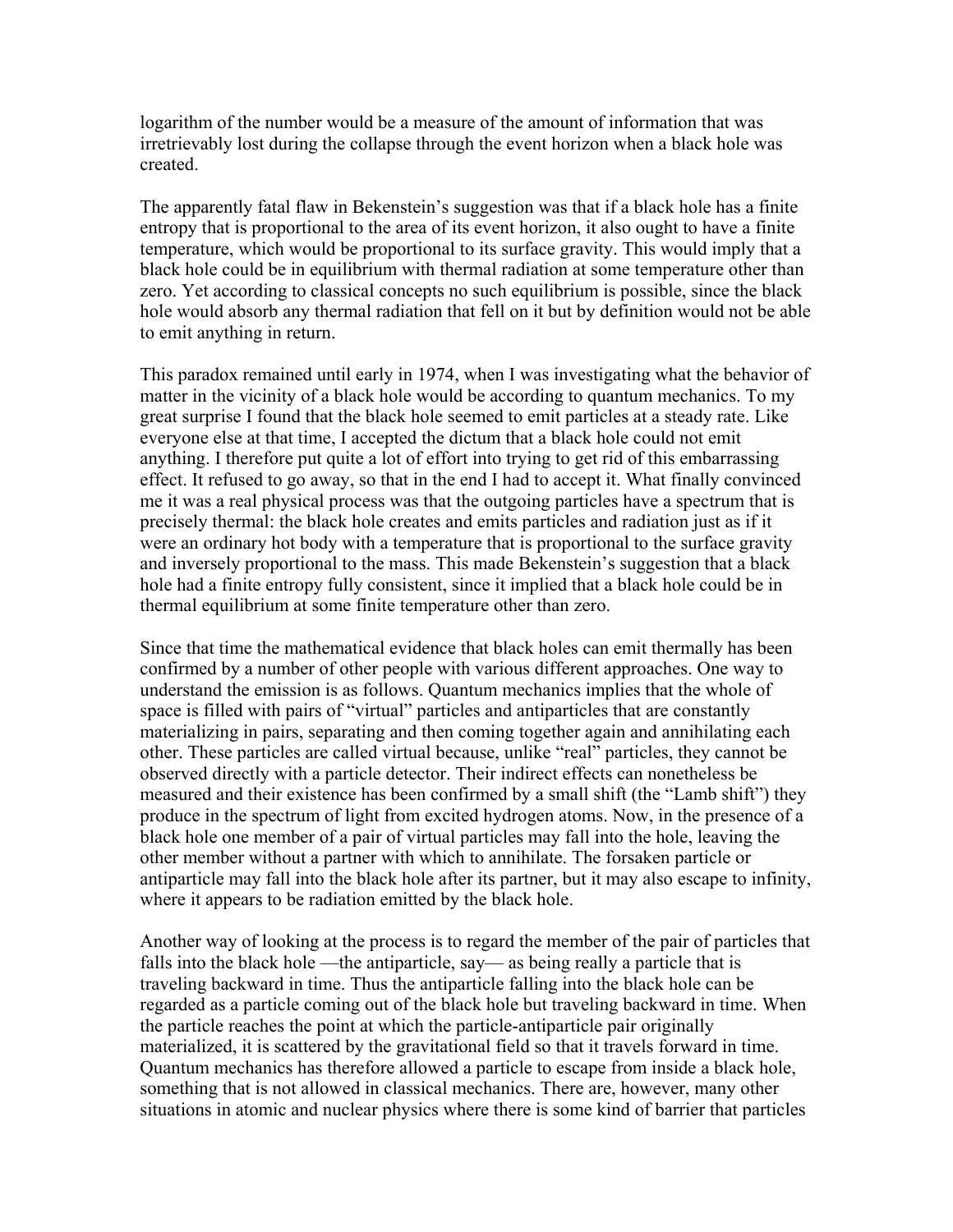should not be able to penetrate on classical principles but that they are able to tunnel through on quantum-mechanical principles.

The thickness of the barrier around a black hole is proportional to the size of the black hole. This means that very few particles can escape from a blackhole as large as the one hypothesized to exist in Cygnus X-1 but that particles can leak very rapidly out of smaller black holes. Detailed calculations show that the emitted particles have a thermal spectrum corresponding to a temperature that increases rapidly as the mass of the black hole decreases. For a black hole with the mass of the sun the temperature is only about a ten-millionth of a degree above absolute zero. The thermal radiation leaving a black hole with that temperature would be completely swamped by the general background of radiation in the universe. On the other hand, a black hole with a mass of only a billion tons, that is, a primordial black hole roughly the size of a proton, would have a temperature of some 120 billion degrees Kelvin, which corresponds to an energy of some 10 million electron volts. At such a temperature a black hole would be able to create electron-positron pairs and particles of zero mass, such as photons, neutrinos and gravitons (the presumed carriers of gravitational energy). A primordial black hole would release energy at the rate of 6,000 megawatts, equivalent to the output of six large nuclear power plants.

As a black hole emits particles its mass and size steadily decrease. This makes it easier for more particles to tunnel out, and so the emission will continue at an ever increasing rate until eventually the black hole radiates itself out of existence. In the long run every black hole in the universe will evaporate in this way. For large black holes, however, the time it will take is very long indeed: a black hole with the mass of the sun will last for about 1066 years. On the other hand, a primordial black hole should have almost completely evaporated in the 10 billion years that have elapsed since the big bang, the beginning of the universe as we know it. Such black holes should now be emitting hard gamma rays with an energy of about 100 million electron volts.

Calculations made by Don N. Page of the California Institute of Technology and me, based on measurements of the cosmic background of gamma radiation made by the satellite SAS-2, show that the average density of primordial black holes in the universe must be less than about 200 per cubic light-year. The local density in our galaxy could be a million times higher than this figure if primordial black holes were concentrated in the "halo" of galaxies—the thin cloud of rapidly moving stars in which each galaxy is embedded—rather than being uniformly distributed throughout the universe. This would imply that the primordial black hole closest to the earth is probably at least as far away as the planet Pluto.

The final stage of the evaporation of a black hole would proceed so rapidly that it would end in a tremendous explosion. How powerful this explosion would be depends on how many different species of elementary particles there are. If, as is now widely believed, all particles are made up of perhaps six different kinds of quarks, the final explosion would have an energy equivalent to about 10 million one-megaton hydrogen bombs. On the other hand, an alternative theory of elementary particles put forward by R. Hagedorn of the European Organization for Nuclear Research argues that there is an infinite number of elementary particles of higher and higher mass. As a black hole got smaller and hotter,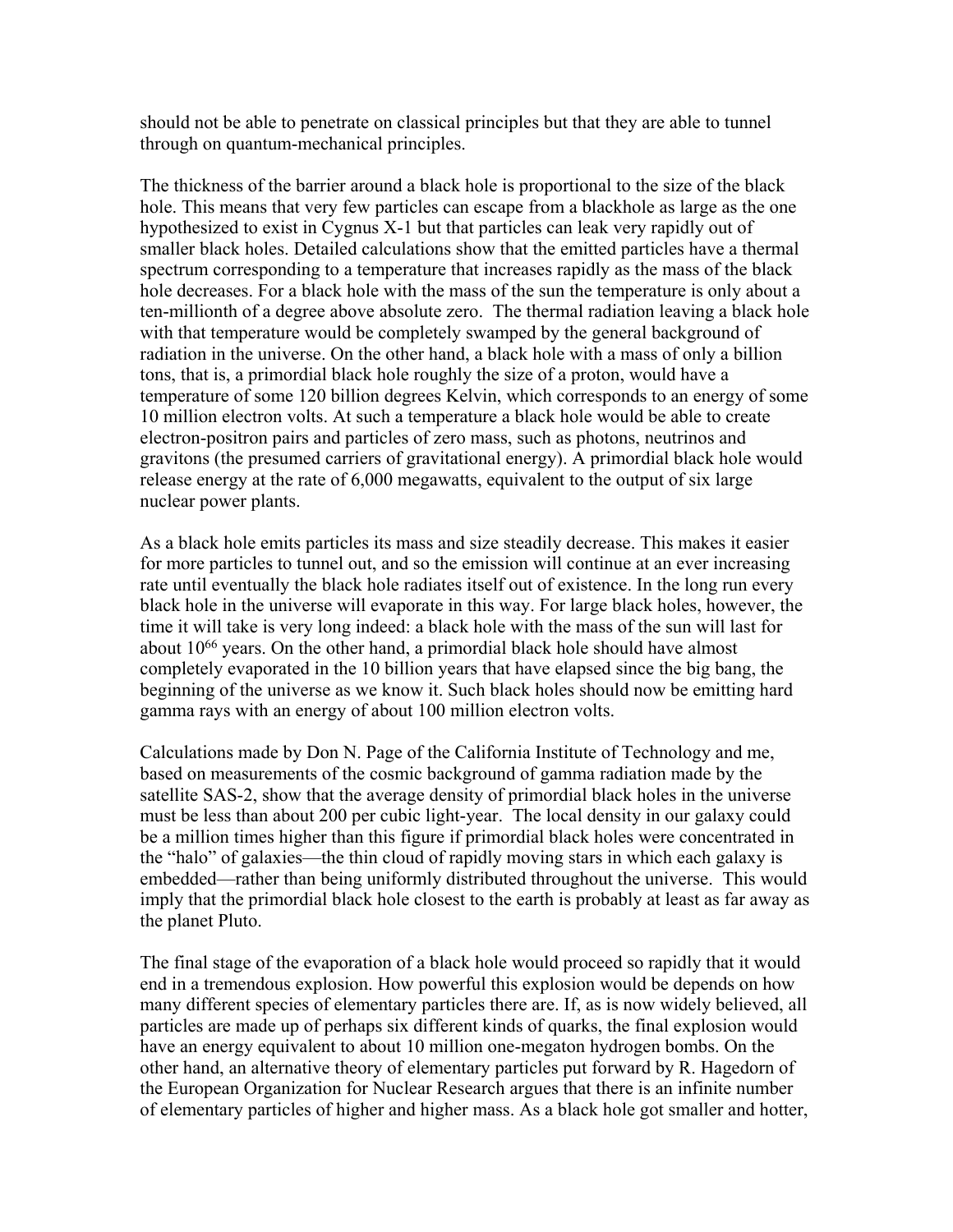it would emit a larger and larger number of different species of particles and would produce an explosion perhaps 100,000 times more powerful than the one calculated on the quark hypothesis. Hence the observation of a black hole explosion would provide very important information on elementary particle physics, information that might not be available any other way.

A black-hole explosion would produce a massive outpouring of high-energy gamma rays. Although they might be observed by gamma-ray detectors on satellites or balloons, it would be difficult to fly a detector large enough to have a reasonable chance of intercepting a significant number of gamma-ray photons from one explosion. One possibility would be to employ a space shuttle to build a large gamma-ray detector in orbit. An easier and much cheaper alternative would be to let the earth's upper atmosphere serve as a detector. A high-energy gamma ray plunging into the atmosphere will create a shower of electron-positron pairs, which initially will be traveling through the atmosphere faster than light can. (Light is slowed down by interactions with the air molecules.) Thus the electrons and positrons will set up a kind of sonic boom, or shock wave, in the electromagnetic field. Such a shock wave, called Cerenkov radiation, could be detected from the ground as a flash of visible light.

A preliminary experiment by Neil A. Porter and Trevor C. Weekes of University College, Dublin, indicates that if black holes explode the way Hagedorn's theory predicts, there are fewer than two black-hole explosions per cubic light-year per century in our region of the galaxy. This would imply that the density of primordial black holes is less than 100 million per cubic light-year. It should be possible to greatly increase the sensitivity of such observations. Even if they do not yield any positive evidence of primordial black holes, they will be very valuable. By placing a low upper limit on the density of such black holes, the observations will indicate that the early universe must have been very smooth and nonturbulent.

The big bang resembles a black-hole explosion but on a vastly larger scale. One therefore hopes that an understanding of how black holes create particles will lead to a similar understanding of how the big bang created everything in the universe. In a black hole matter collapses and is lost forever but new matter is created in its place. It may therefore be that there was an earlier phase of the universe in which matter collapsed, to be re-created in the big bang.

If the matter that collapses to form a black hole has a net electric charge, the resulting black hole will carry the same charge. This means that the black hole will tend to attract those members of the virtual particle-antiparticle pairs that have the opposite charge and repel those that have a like charge. The black hole will therefore preferentially emit particles with charge of the same sign as itself and so will rapidly lose its charge. Similarly, if the collapsing matter has a net angular momentum, the resulting black hole will be rotating and will preferentially emit particles that carry away its angular momentum. The reason a black hole "remembers" the electric charge, angular momentum and mass of the matter that collapsed and "forgets" everything else is that these three quantities are coupled to long-range fields: in the case of charge the electromagnetic field and in the case of angular momentum and mass the gravitational field.

Experiments by Robert H. Dicke of Princeton University and Vladimir Braginsky of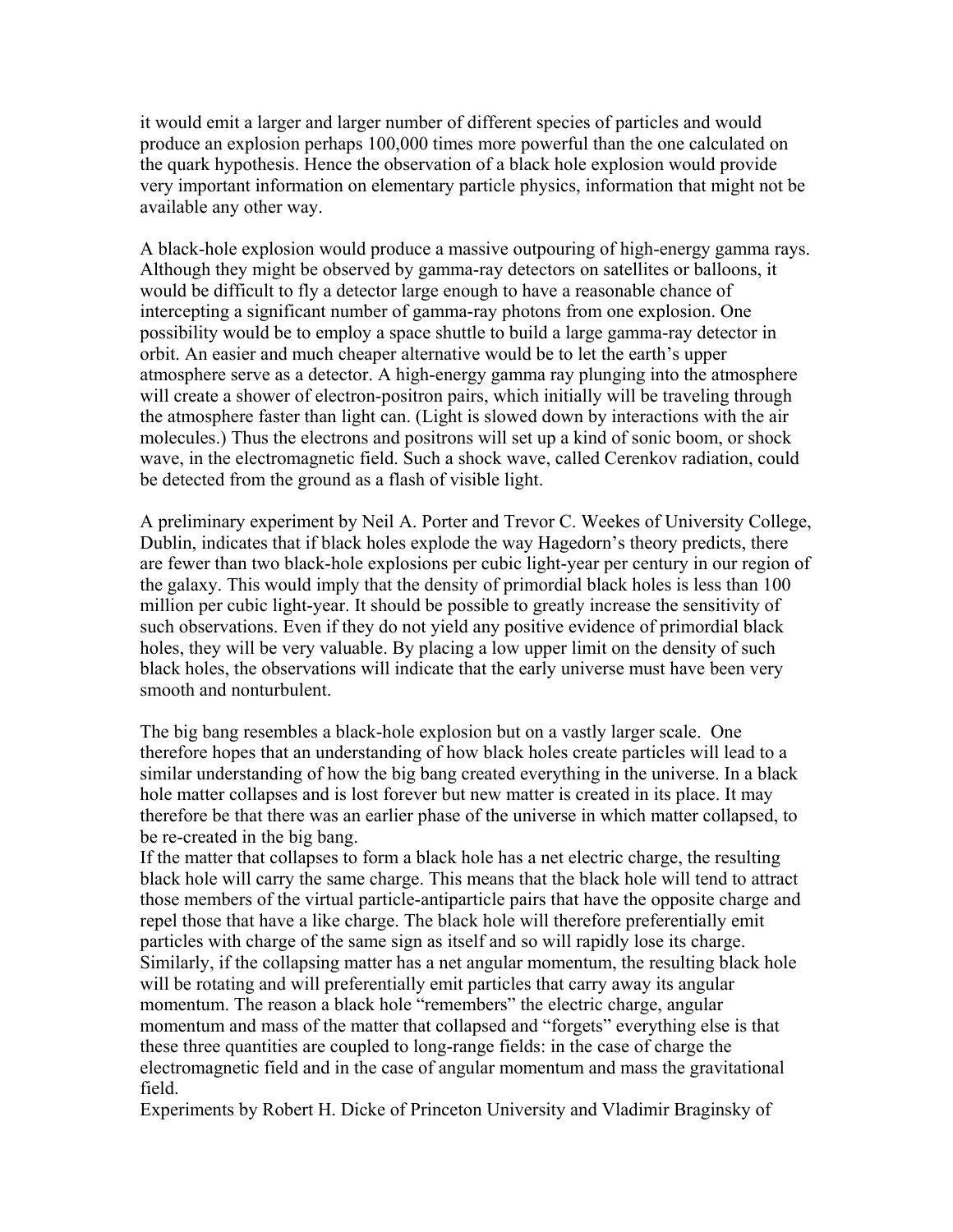Moscow State University have indicated that there is no long-range field associated with the quantum property designated baryon number. (Baryons are the class of particles including the proton and the neutron.) Hence a black hole formed out of the collapse of a collection of baryons would forget its baryon number and radiate equal quantities of baryons and antibaryons. Therefore when the black hole disappeared, it would violate one of the most cherished laws of particle physics, the law of baryon conservation. Although Bekenstein's hypothesis that black holes have a finite entropy requires for its consistency that black holes should radiate thermally, at first it seems a complete miracle that the detailed quantum-mechanical calculations of particle creation should give rise to emission with a thermal spectrum. The explanation is that the emitted particles tunnel out of the black hole from a region of which an external observer has no knowledge other than its mass, angular momentum and electric charge. This means that all combinations or configurations of emitted particles that have the same energy, angular momentum and electric charge are equally probable. Indeed, it is possible that the black hole could emit a television set or the works of Proust in 10 leather-bound volumes, but the number of configurations of particles that correspond to these exotic possibilities is vanishingly small. By far the largest number of configurations correspond to emission with a spectrum that is nearly thermal.

The emission from black holes has an added degree of uncertainty, or unpredictability, over and above that normally associated with quantum mechanics. In classical mechanics one can predict the results of measuring both the position and the velocity of a particle. In quantum mechanics the uncertainty principle says that only one of these measurements can be predicted; the observer can predict the result of measuring either the position or the velocity but not both. Alternatively he can predict the result of measuring one combination of position and velocity. Thus the observer's ability to make definite predictions is in effect cut in half. With black holes the situation is even worse. Since the particles emitted by a black hole come from a region of which the observer has very limited knowledge, he cannot definitely predict the position or the velocity of a particle or any combination of the two; all he can predict is the probabilities that certain particles will be emitted. It therefore seems that Einstein was doubly wrong when he said, "God does not play dice." Consideration of particle emission from black holes would seem to suggest that God not only plays dice but also sometimes throws them where they cannot be seen.

S. W. HAWKING ("The Quantum Mechanics of Black Holes") is a theoretical physicist at the University of Cambridge. He was born in Oxford in 1942 and was graduated from the University of Oxford in 1962. He did his graduate work at Cambridge on general relativity, working under the direction of D. W. Sciama. He is currently a fellow of Gonville and Caius College at Cambridge and reader in gravitational physics in the university's department of applied mathematics and theoretical physics. In 1974-1975 he was Sherman Fairchild Distinguished Scholar at the California Institute of Technology. A Fellow of the Royal Society, he has received a number of honors in the past two years, including the Eddington Medal of the Royal Astronomical Society and the Dannie Heineman Prize for Mathematical Physics of the American Physical Society and the American Institute of Physics. Since 1962, when he began his graduate work at Cambridge, Hawking has suffered from a progressive nervous disease that has confined him to a wheelchair for the past seven years. "Fortunately," he writes, "theoretical